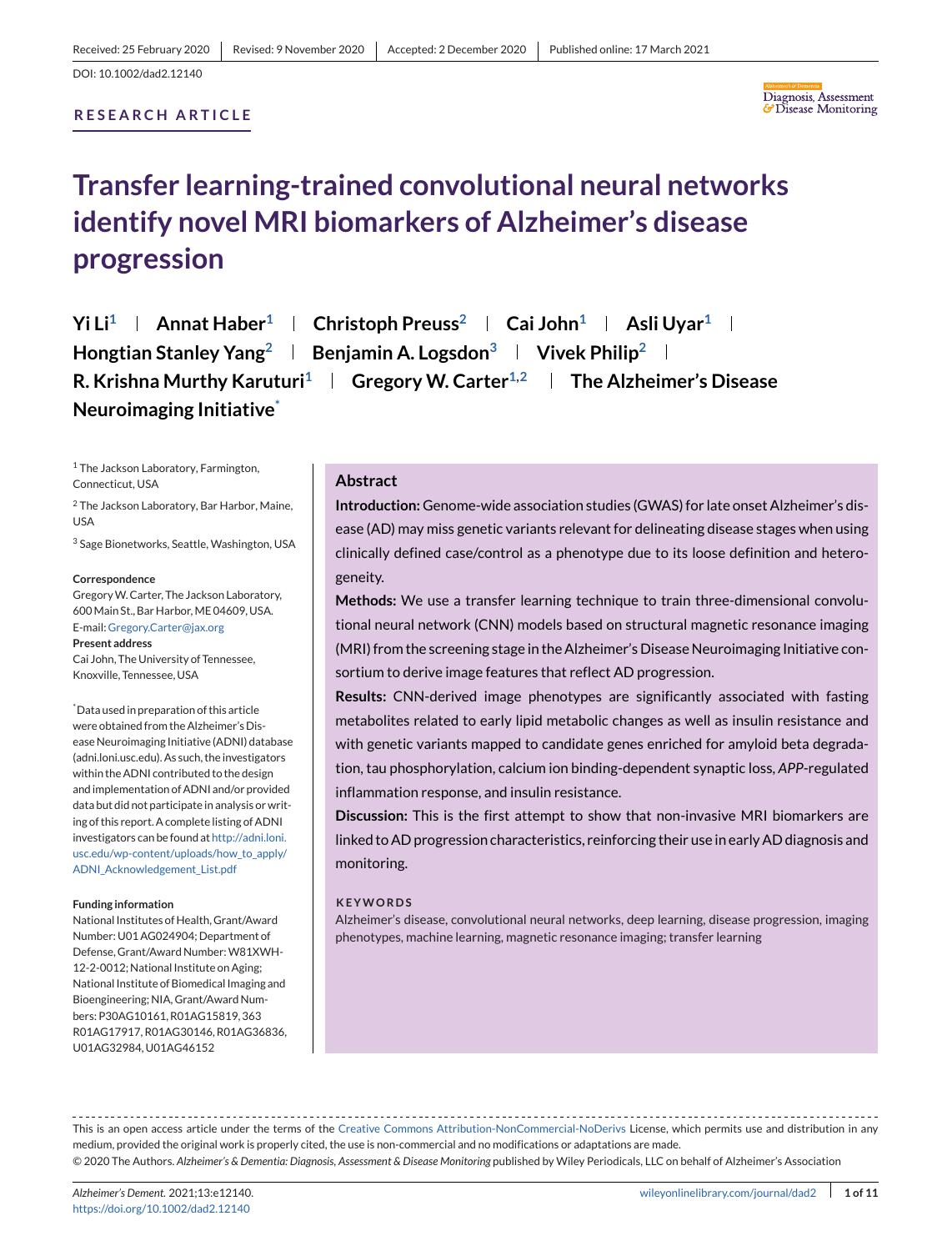#### **HIGHLIGHTS**

- ∙ Novel non-invasive magnetic resonance imaging (MRI) biomarkers of Alzheimer's disease progression.
- ∙ Transfer learning.
- ∙ Deep convolutional neural networks.

## **1 BACKGROUND**

Alzheimer's disease (AD) is a progressive neurodegenerative disorder that slowly degrades memory and cognitive functions. It is neuropathologically defined by intracellular neurofibrillary tangles and aggregated amyloid beta  $(A\beta)$  plaques,<sup>[1](#page-9-0)</sup> both of which can currently be estimated accurately only *post mortem*. The phenotype in current case/control genome-wide association studies (GWAS) for late onset AD (LOAD) $2-4$  are based largely on clinical assessments, in which mild cognitive impairment (MCI) and AD are determined by designed memory and cognitive tests and clinical observations. These criteria fail to reflect early AD hallmark characteristics such as A*β* plaques and neurofibrillary tangles and highlight advanced AD, leaving the MCI category widely heterogeneous and poorly understood. Consequently, current GWAS for LOAD usually exclude MCI and therefore may miss critical genetic variants associated with early AD characteristics and progression.

Non-invasive brain imaging modalities such as magnetic resonance imaging (MRI) and positron emission tomography (PET) are promising tools for monitoring AD progression and its diagnosis. Imaging provides precise quantitative phenotypes, and numerous methods have been proposed for analyzing neuropathology with MRI. $5-9$  However, the high dimensionality of these phenotypes makes it challenging to extract concise and interpretable information. Summary measures for pre-defined regions of interest (ROI) are suboptimal for predicting the onset and progression of AD because they are derived independently of AD status.

In this article, we make use of deep convolutional neural networks  $(CNN)^{10-13}$  to simultaneously extract relevant features and classify patients using (structural) MRI data from the Alzheimer's Disease Neuroimaging Initiative (ADNI) consortium. Deep CNN have become the state-of-the-art methods for image classification<sup>[14](#page-10-0)</sup> due to their ability to form translation invariant hierarchical image features. To mitigate the scarcity of images in the ADNI dataset, and accommodate the high number of model parameters that need to be learned, we adopt a transfer learning technique. $15,16$  This technique uses an indepen-dent data-trained 3D CNN model<sup>[17](#page-10-0)</sup> that is then fine-tuned using our dataset of 1381 images. This greatly augments our image dataset and ensures the learned CNN model is more robust to overfitting. Because our baseline MRI images were taken 3 years prior to clinical labeling and provide holistic snapshots of brain states, our CNN-derived image features reflect earlier and more specific AD characteristics than the memory and cognitive performance features used for assessing AD and

- 1. **Systematic review**: Case/control genome-wide association studies (GWAS) for late onset Alzheimer's disease (AD) may miss genetic variants relevant for delineating disease stages because the cases highlight advanced AD and widely heterogeneous mild cognitive impairment patients are usually excluded. More precise phenotypes for AD are in demand.
- 2. **Interpretation**: Convolutional neural networks (CNN) trained on structural magnetic resonance imaging (MRI) and clinical labels integrated AD classification and image feature extraction in one step; transfer learning–trained CNN were more robust to overfitting, yielding more accurate image features that predict AD progression. CNNderived image phenotypes were significantly associated with metabolites related to early lipid metabolic changes and insulin resistance, and with genetic variants mapped to candidate genes enriched for amyloid beta degradation, tau phosphorylation, calcium ion binding-dependent synaptic loss, *APP*-regulated inflammation response, and insulin resistance.
- 3. **Future direction**: Relating the MRI biomarkers to specific regions in original MRI images that drive the AD classification.

MCI. This is supported by the significant associations we find between the CNN-derived phenotypes and early AD-related metabolites and genes (Figure [1\)](#page-2-0). To our knowledge, this is the first attempt to link noninvasive MRI biomarkers with AD progression characteristics.

## **2 METHODS**

# **2.1 MRI and clinically labeled data from the ADNI consortium**

Data for this study were obtained from the ADNI database (adni.loni.usc.edu). ADNI is a longitudinal study in which initial imaging is followed by annual reimaging. MRI images taken at the initial stage are later categorized into four major classes based on their follow-up status: control, AD, stable MCI subjects who maintain the same disease status throughout the follow-up period, and progressive MCI subjects who convert from MCI to AD sometime during the follow-up period. MCI were counted as stable MCI only if they were followed-up for at least 3 years in this study. The conversion and follow-up timelines for the 526 MCI patients are shown in Table S1B in supporting information.

We downloaded 817 screening images from the ADNI-1 cohort, 104 ADNI-GO new participants, and 624 ADNI-2 new participants. Because AD patients rarely convert back, we included 162 Year 1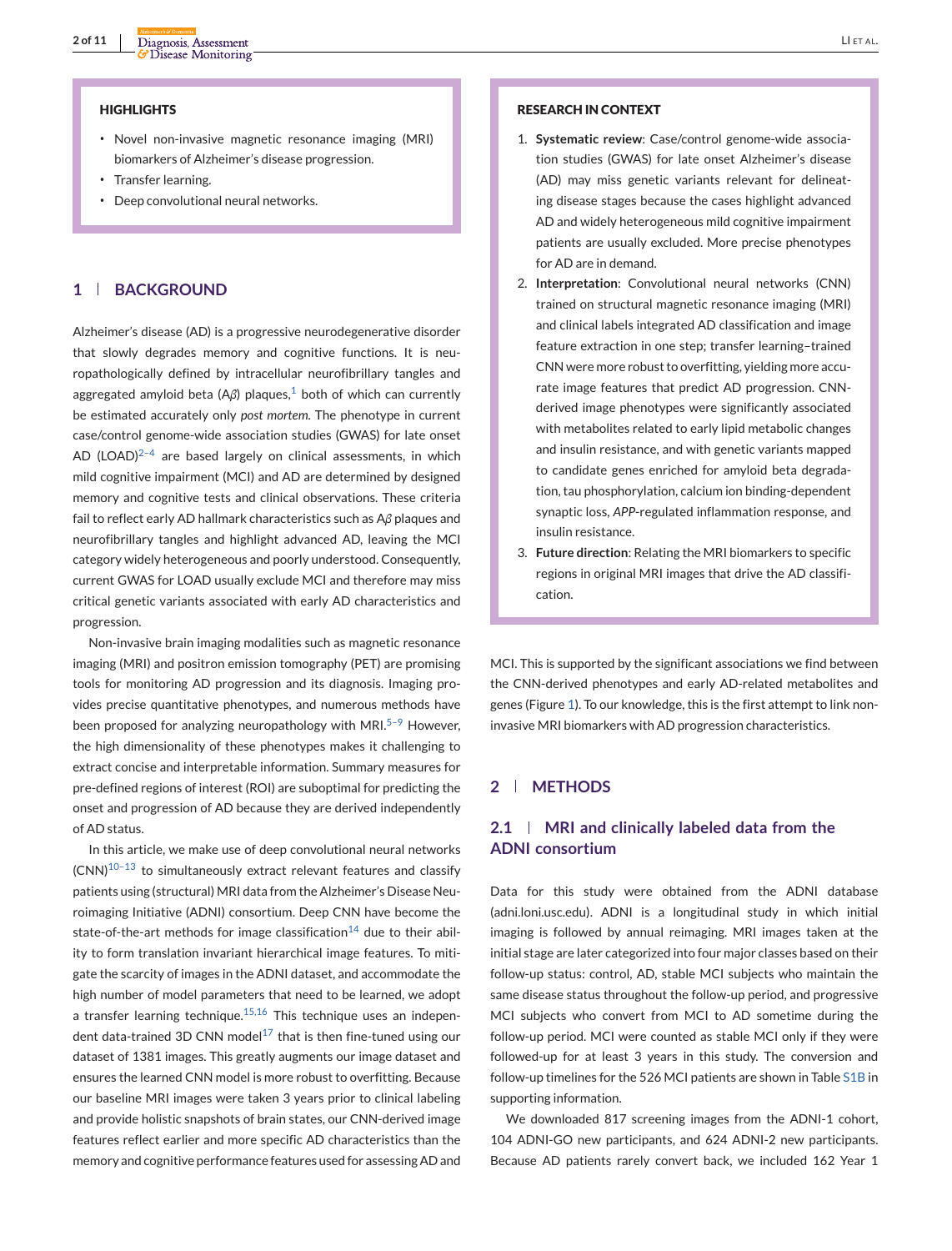<span id="page-2-0"></span>

**FIGURE 1** Graphic summary of the analytical approach. AMP-AD, Accelerating Medicines Partnership-Alzheimer's Disease; APOE, apolipoprotein E; CNN, convolutional neural network; GWAS, genome-wide association studies; MRI, magnetic resonance imaging

and 95 Year 2 images from ADNI-1 patients who were diagnosed as AD at screening, 155 of which also had MRIs at screening, totaling 1802 images (Table S1A). The adding of Year 1/2 AD images to screening images was expected to help CNN more accurately recognize progression-related image features. However, there were no duplicate subjects in the downstream metabolite and GWAS analysis. Some subjects in ADNI-1 have two MRI scans from the same session; we kept the one in the "Scaled\_2″ directory as recommended by ADNI MRI core team. We filtered out Year 1 to 2 AD MRIs with the rank of 4 or -1 (based on downloaded MRIMPRANK.csv) and ADNI-GO/2 MRIs with the quality of 4 or none (based on downloaded MAYOADIRL\_MRI\_IMAGEQC\_12\_08\_15.csv). When there was more than one MRI scan from the same session after filtering, we kept the one with the highest quality or the latest timepoint when qualities were equal.

FreeSurfer<sup>[18,19](#page-10-0)</sup> software (-autorecon1 option) was applied to correct motions, normalize image intensities, and strip bone tissue, followed by manual checking of sagittal slice 101 of each MRI image, ensuring that the mean intensity of the white matter was around 110 and skull was stripped correctly (FreeSurfer suggestions). Inappropriate skull stripping was rescued by running mri\_watershed with different watershed thresholds. MRIs with incorrect mean intensity of the white matter or inappropriate skull stripping after rescuing were excluded. To investigate whether co-registration is necessary when applying CNN to brain image analysis, we used the Talairach transformation calculated in FreeSurfer (-autorecon1) to obtain MNI305 atlasregistered MRIs.

Age, four cognitive scores (Mini-Mental State Examination [MMSE], Clinical Dementia Rating-Sum of Boxes [CDR-SOB], Functional Activities Questionnaire [FAQ], Alzheimer's Disease Assessment Scale [ADAS]), and various image summary measures at screening as well as sex, education level, apolipoprotein E (*APOE*) genotype, and ethnicity were downloaded. The subjects used for training CNN had MRIs and all selected covariates, with only one subject missing cognitive score examination date at screening. Most of the MRIs had examination date within 2 months from that of cognitive scores (Table S1C). The distributions of age, sex, MMSE, and *APOE* genotype are shown in Table [1.](#page-3-0)

# **2.2 CNN and feature formation**

CNN is a type of supervised multiple-layer neural network that adopts learnable convolutional kernels to detect hierarchical image features. Because the same kernel slides over the whole image, the detected image features are translation invariant.<sup>[20](#page-10-0)</sup> To reinforce this, input images are often augmented during CNN training via transformations such as multiple scaling and cropping. A loss value at the last layer of a CNN is computed in the forward pass and iteratively minimized by back-propagating the loss to all hidden layers to update their weights based on the stochastic gradient descent rule.<sup>[21](#page-10-0)</sup>

The pre-trained 3D CNN model used for the transfer learning adopted ResNext101 network structure, which consists of 101 layers, and was trained using 300,000 Kinetics video clips. $22$  Only the parameters in the last few layers of ResNext101 were fine-tuned during the training stage of our dataset. We added nodes to the secondto-last layer in ResNext101 structure to accommodate covariates (Figure S1 in supporting information). Our preliminary classification results showed that progressive MCI was frequently predicted as AD by the CNN model, suggesting that the CNN classification possibly reclassified patients with pending diagnosis. We therefore trained our CNN models with the target classes of controls, stable MCI, and broad AD (AD and progressive MCI).

To maximize the chance of obtaining an accurate CNN model, we generated 10-fold sample splits. The three classes of subjects were evenly divided into 10 folds in a class-wise fashion; for each sample split, one fold was used as an independent test set, the remaining nine folds were randomly split into training and validation sets with the ratio of 9:1. One CNN model was learned on the training and validation sets in each of the 10 sample splits, and the one with the highest classification accuracy on the (independent) test set was selected as the best model for downstream analyses.

The second-to-last layer of our CNN was the only layer that provided input for the class probabilities at the last layer, and therefore contained the features that are the most predictive of the classification. This layer yielded 2048 image features in the adopted ResNext101 structure (Figure S1). Covariates entered CNN at this layer and their effects were passed forward to compute the loss at the last layer, which was propagated backward to all the hidden layers including the secondto-last layer. Hence, when there are covariates in our CNN model, the extracted image features are covariate adjusted. To reduce the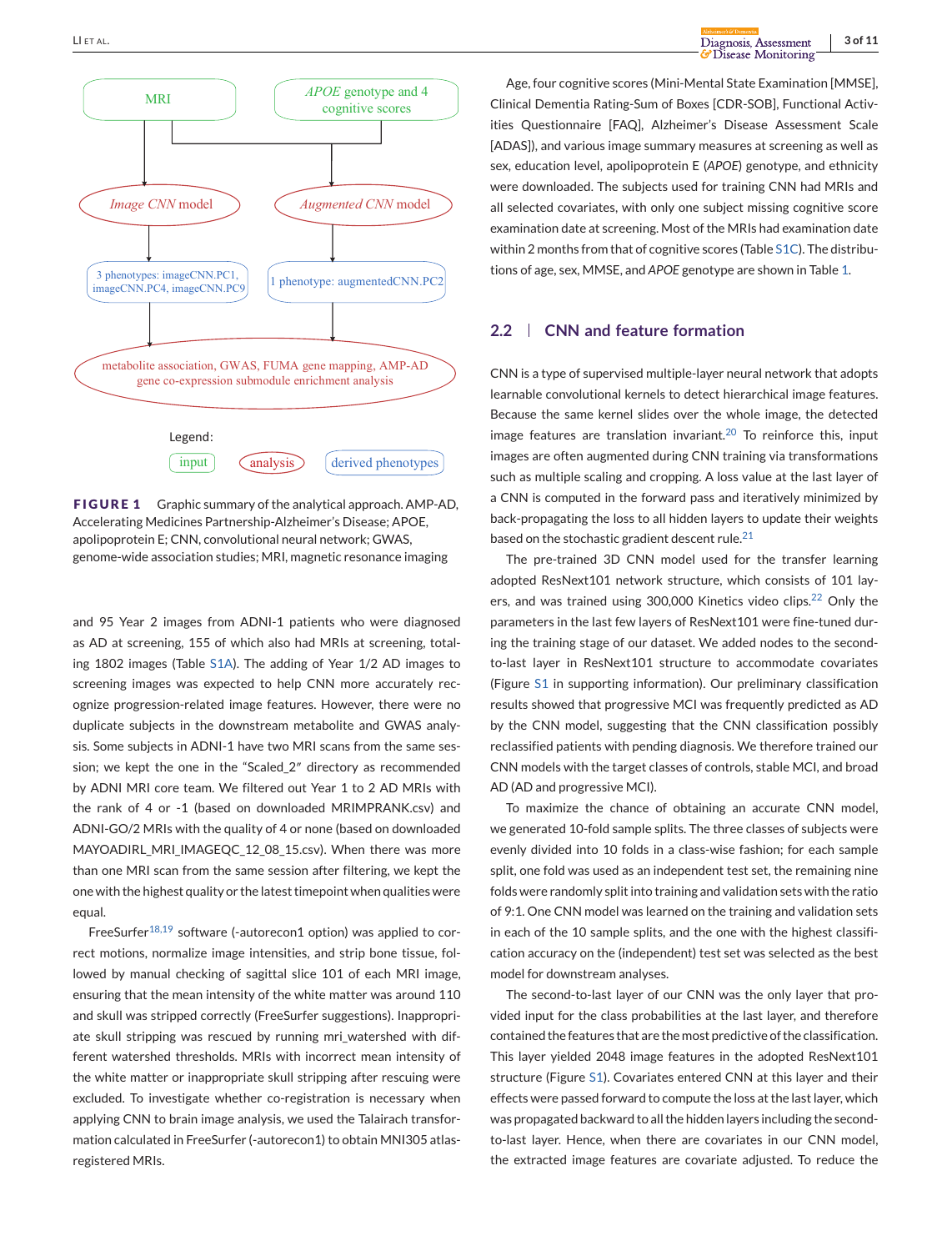#### <span id="page-3-0"></span>**TABLE 1** Demographic assessment and APOE *ε*4 genotype distribution in ADNI and AIBL data

|             | <b>ADNI data</b> |            |             |                        |                                    |                | <b>AIBL</b> data |            |             |                        |                                    |                |                        |
|-------------|------------------|------------|-------------|------------------------|------------------------------------|----------------|------------------|------------|-------------|------------------------|------------------------------------|----------------|------------------------|
|             | No. of           |            |             |                        | No. of APOE $\varepsilon$ 4 copies |                | No. of           |            |             |                        | No. of APOE $\varepsilon$ 4 copies |                |                        |
|             | subjects         | Age        | Male/female | $\mathbf 0$            |                                    | $\overline{2}$ | subjects         | Age        | Male/female | $\mathbf 0$            | 1                                  | $\overline{2}$ | <b>MMSE</b>            |
| Control     | 373              | $74.3 + 6$ | 182/191     | 274                    | 91                                 | 9              | 107              | $70.8 + 7$ | 51/56       | 76                     | 30                                 | 1              | $29.1 + 1.1$           |
| <b>AD</b>   | 251              | $74.8 + 8$ | 134/117     | 84                     | 114                                | 53             | 74               | $73.2 + 8$ | 29/45       | 23                     | 37                                 | 14             | $20.3 + 5.6$           |
| sMCI        | 424              | $73.1 + 8$ | 255/169     | 246                    | 141                                | 37             | 10               | $77.2 + 7$ | 8/2         | 5                      | 4                                  | 1              | $28.0 + 1.5$           |
| pMCI        | 230              | $73.9 + 7$ | 134/96      | 77                     | 114                                | 39             | 11               | $74.9 + 6$ | 7/4         |                        | 6                                  | $\overline{4}$ | $26.3 \pm 1.7$         |
| $P-Value1$  |                  | 0.047      | 0.26        | $5.72 \times 10^{-30}$ |                                    |                |                  | 0.28       | 0.26        | $4.51 \times 10^{-10}$ |                                    |                | $2.93 \times 10^{-16}$ |
| $P-Value^2$ |                  | 0.72       | 0.64        | $3.21 \times 10^{-09}$ |                                    |                |                  | 0.25       | 0.43        | 0.033                  |                                    |                | 0.18                   |

Notes: Age is presented in a mean + standard deviation format.

ADNI, sMCI, and pMCI were estimated until 3 years from screening (for CNN training); AIBL, sMCI, and pMCI were estimated until 6 years from baseline (for CNN evaluation).

*P*-value<sup>1</sup>: *P* value of comparing AD and controls.

*P*-value2: *P* value of comparing sMCI and pMCI.

Abbreviations: AD, Alzheimer's disease; ADNI, Alzheimer's Disease Neuroimaging Initiative; AIBL, Australian Imaging, Biomarker & Lifestyle Flagship Study of Ageing; APOE, apolipoprotein E; MMSE, Mini-Mental State Examination; pMCI, progressive MCI; sMCI, stable MCI.

number of image features for downstream analyses, we applied principal component analysis (PCA) $^{23}$  $^{23}$  $^{23}$  to the 2048 image features, used the broken stick model<sup>[24](#page-10-0)</sup> to estimate the number of PCs needed, followed by a  $L_1$ -norm regularized regression model (Lasso<sup>25</sup>) to select the most informative PCs for distinguishing stable and progressive MCIs. These PCs are hereafter referred to as CNN-derived image phenotypes. After CNN was trained, covariates were not needed to obtain the image phenotypes, but needed for disease status predictions.

We generated two sets of CNN-derived phenotypes. For the first, we trained a CNN model with age at screening, sex, education level, MRI field strength indicator (1.5T or 3T), and ethnicity as covariates (hereafter *Image CNN*). For the second set, we included *APOE* genotype as an additional covariate, along with four *APOE*-correlated cognitive scores at screening (hereafter *Augmented CNN* model).

To evaluate the performance of our CNN-derived image phenotypes, we correlated them with metabolites and genetic variants. We also compared them with conventional image summary measures, cognitive scores, and clinical labels. See supporting information for additional details.

## **2.3 AIBL MRIs as a validation dataset**

We used MR images from the Australian Imaging, Biomarker & Lifestyle Flagship Study of Ageing (AIBL) to evaluate the performance of the trained CNNs. AIBL, designed similarly to ADNI, is a longitudinal study that follows-up participants every 18 months until 6 years from screening. All subjects were assumed to be White, a subset of whose MRIs were provided at the ADNI website. We selected 207 subjects who had one MRI scan at baseline and either remained as controls/MCI/AD for at least 3 years or converted to AD during the 6 year follow-up. There were only 10 stable MCI and 11 progressive MCI among 207 subjects. The MRIs, 60 of which were of 1.5T magnetic strength and 147 of 3T, went through the same pre-processing step

as ADNI MRIs. Participants' characteristics were described in Dang et al.[26](#page-10-0) and Ellis et al.[27](#page-10-0) Age, sex, APOE *ε*4 genotype, and MMSE are summarized in Table 1 and used here as covariates. Education level and cognitive scores of ADAS and FAQ, not available to our access, were assigned values of zero to remove their effects in our CNNs. CDR was available and used here instead of CDR-SOB. Youden's J statistics<sup>[24](#page-10-0)</sup> was applied to the class probabilities of CNN to determine the predicted class category.

# **3 RESULTS**

# **3.1 Deep 3D CNN models classify transition from MCI to AD accurately**

The confusion matrices for the best CNN models on unregistered MRIs are shown in Table [2.](#page-4-0) The *Augmented CNN* yielded prediction accuracy of 0.992 for broad AD, 0.986 for controls, and between 0.911 (1-year follow-up) to 0.801 (the final visit) for progressive MCI. In comparison, the *Image CNN* achieved prediction accuracy of 0.913 for broad AD, 0.906 for controls, and between 0.822 (1-year follow-up) to 0.69 (the final visit) for progressive MCI. The *Image CNN* had lower power to differentiate stable MCI from healthy controls. Both models had lower error rate of predicting stable MCI as broad AD with longer follow-up period (0.409 to 0.192 for *Augmented CNN*, 0.376 to 0.2 for *Image CNN*), implying that some of the stable MCI that were predicted by CNN as broad AD converted to AD when tracked for longer than 3 years. We also trained the two CNN models using co-registered MRIs. As shown in Figure [2A](#page-5-0) and [B,](#page-5-0) CNN performance on non-registered and registered MRIs was not significantly different, verifying that CNN is able to learn translation-invariant image features. However, *Image CNN* with the same structure had a bigger performance difference between training and test samples on registered MRI than on non-registered MRI (Figure [2C\)](#page-5-0), implying that*Image CNN* might be somewhat overfitting for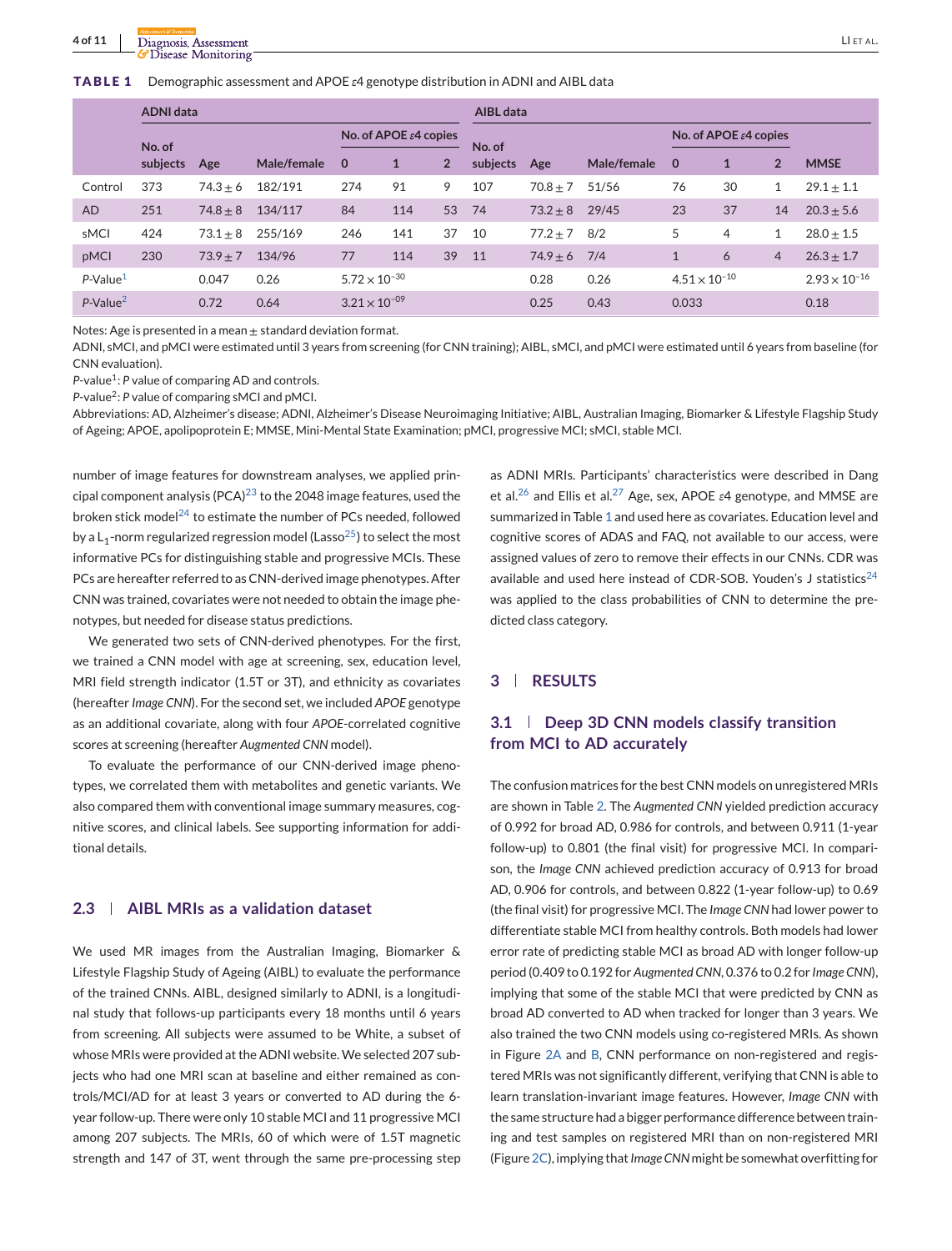#### <span id="page-4-0"></span>**TABLE 2** Confusion matrix for CNN predictions

|                       | score as covariates) | Image CNN (trained without APOE genotype and cognitive |                 | cognitive score as covariates) | Augmented CNN (trained with APOE genotype and |                 |
|-----------------------|----------------------|--------------------------------------------------------|-----------------|--------------------------------|-----------------------------------------------|-----------------|
| <b>Clinical label</b> | Control              | <b>Stable MCI</b>                                      | <b>Broad AD</b> | Control                        | <b>Stable MCI</b>                             | <b>Broad AD</b> |
| 3Y_ctrl (373)         | 0.895(334)           | 0.0107(4)                                              | 0.0938(35)      | 0.96(358)                      | 0.0268(10)                                    | 0.0134(5)       |
| AD (482)              | 0.0851(41)           | 0.00207(1)                                             | 0.913(440)      | O(0)                           | 0.0083(4)                                     | 0.992(478)      |
| 1Y sMCI (425)         | 0.442(188)           | 0.181(77)                                              | 0.376(160)      | 0.231(98)                      | 0.36(153)                                     | 0.409(174)      |
| 2Y_sMCI (336)         | 0.518(174)           | 0.226(76)                                              | 0.256(86)       | 0.277(93)                      | 0.435(146)                                    | 0.289(97)       |
| 3Y_sMCI (296)         | 0.551(163)           | 0.24(71)                                               | 0.209(62)       | 0.297(88)                      | 0.476(141)                                    | 0.226(67)       |
| 4Y_sMCI (278)         | 0.558(155)           | 0.241(67)                                              | 0.201(56)       | 0.317(88)                      | 0.478(133)                                    | 0.205(57)       |
| 5Y_sMCI (271)         | 0.561(152)           | 0.232(63)                                              | 0.207(56)       | 0.325(88)                      | 0.48(130)                                     | 0.196(53)       |
| final_sMCI(255)       | 0.557(142)           | 0.243(62)                                              | 0.2(51)         | 0.318(81)                      | 0.49(125)                                     | 0.192(49)       |
| 1Y_pMCI (101)         | 0.178(18)            | O(0)                                                   | 0.822(83)       | 0.0198(2)                      | 0.0693(7)                                     | 0.911(92)       |
| 2Y_pMCI (190)         | 0.195(37)            | 0.00526(1)                                             | 0.8(152)        | 0.0368(7)                      | 0.0737(14)                                    | 0.889(169)      |
| 3Y_pMCI (230)         | 0.209(48)            | 0.0087(2)                                              | 0.783(180)      | 0.0522(12)                     | 0.0826(19)                                    | 0.865(199)      |
| 4Y_pMCI(248)          | 0.226(56)            | 0.0403(10)                                             | 0.734(182)      | 0.0484(12)                     | 0.109(27)                                     | 0.843(209)      |
| 5Y_pMCI (255)         | 0.231(59)            | 0.0549(14)                                             | 0.714(182)      | 0.0471(12)                     | 0.118(30)                                     | 0.835(213)      |
| final_pMCI (271)      | 0.255(69)            | 0.0554(15)                                             | 0.69(187)       | 0.0701(19)                     | 0.129(35)                                     | 0.801(217)      |

Notes: Number of samples is given in parentheses. The fraction at each entry stands for the ratio of the number of CNN predictions belonging to the column category to the number of samples belonging to the row (clinical) category. That pMCI or AD were predicted as broad AD, and control/sMCI were predicted as non broad AD can be viewed as correct predictions in a broad sense.

Abbreviations: AD, Alzheimer's disease; ADNI, Alzheimer's Disease Neuroimaging Initiative; APOE, apolipoprotein E; CNN, convolutional neural network; pMCI, progressive MCI; sMCI, stable MCI.

registered MRI. This is probably because the transferred pre-trained CNN was trained on non-registered images. Hence, all the downstream analyses are based on non-registered MRIs.

# **3.2 Trained CNNs applied to AIBL MRIs**

CNN analysis was also informative in our AIBL validation dataset, especially for *Image CNN* as the relevant cognitive data were not available for *Augmented CNN*. Area under the curve (AUC) of distinguishing controls from AD was 0.78 for *Image CNN* and 0.76 for *Augmented CNN*. AUC of differentiating stable and progressive MCI were lower—0.61 and 0.6, respectively (Table S3 in supporting information)—probably due to the smaller sample size (21 subjects total). The *Augmented CNN* performed worse than the *Image CNN*, probably because ADAS, FAQ and CDR-SOB were not available. Potential reasons for the reduced AUC compared to ADNI analysis include (1) MRI acquisitions in ADNI and AIBL used slightly different protocols and (2) some overfitting in the trained CNN in spite of the transfer learning, as the trained CNN was fitted to a North American population whereas AIBL data were drawn from Australia.

### **3.3 Image phenotypes derived from 3D CNNs**

Using Lasso, $25$  we selected principal components 1, 4, and 9 as informative phenotypes from *Image CNN* model (hereafter imageCNN.PC1, imageCNN.PC4, imageCNN.PC9), explaining 0.257, 0.035, 0.019 of the variance of the 2048 CNN-derived image features, respectively. Only PC 2 (hereafter augmentedCNN.PC2) was selected from *Augmented CNN* model, explaining 0.064 of the variance of the 2048 image features. Only imageCNN.PC4 and augmentedCNN.PC2 had a high correlation coefficient of 0.72; all other pairwise correlations of PCs were below 0.3.

# **3.4 Image phenotypes are associated with early AD-related metabolites**

Seven metabolites were found to be significantly ( $P < 0.05/55 =$ 0.0009) associated with the four CNN-derived phenotypes in the ADNI-1 participants (Table S4 in supporting information), including two phosphatidylcholines (PC) metabolites (PC ae C44:4 associated with imageCNN.PC1, PC aa C32:3 with augmentedCNN.PC2), and three sphingomyelin (SM) metabolites (SM C16:1, SM C18:0, and SM C20:2, with augmentedCNN.PC2). These PC or SM metabolites were previously found to be significantly associated with cerebrospinal fluid (CSF) A*β* 1-42 and/or CSF tau in ADNI-1 cohort, either directly or indirectly.[28](#page-10-0) Significant branched-chain amino acids included histidine (with imageCNN.PC9) and isoleucine (with augmentedCNN.PC2), both of which have been previously implicated in insulin resistance.<sup>[28,29](#page-10-0)</sup> We need to caution the reader that the interpretation may be overstated as the metabolite association was performed only in ADNI-1 participants while image-derived phenotypes were obtained from ADNI-1/GO/2 participants.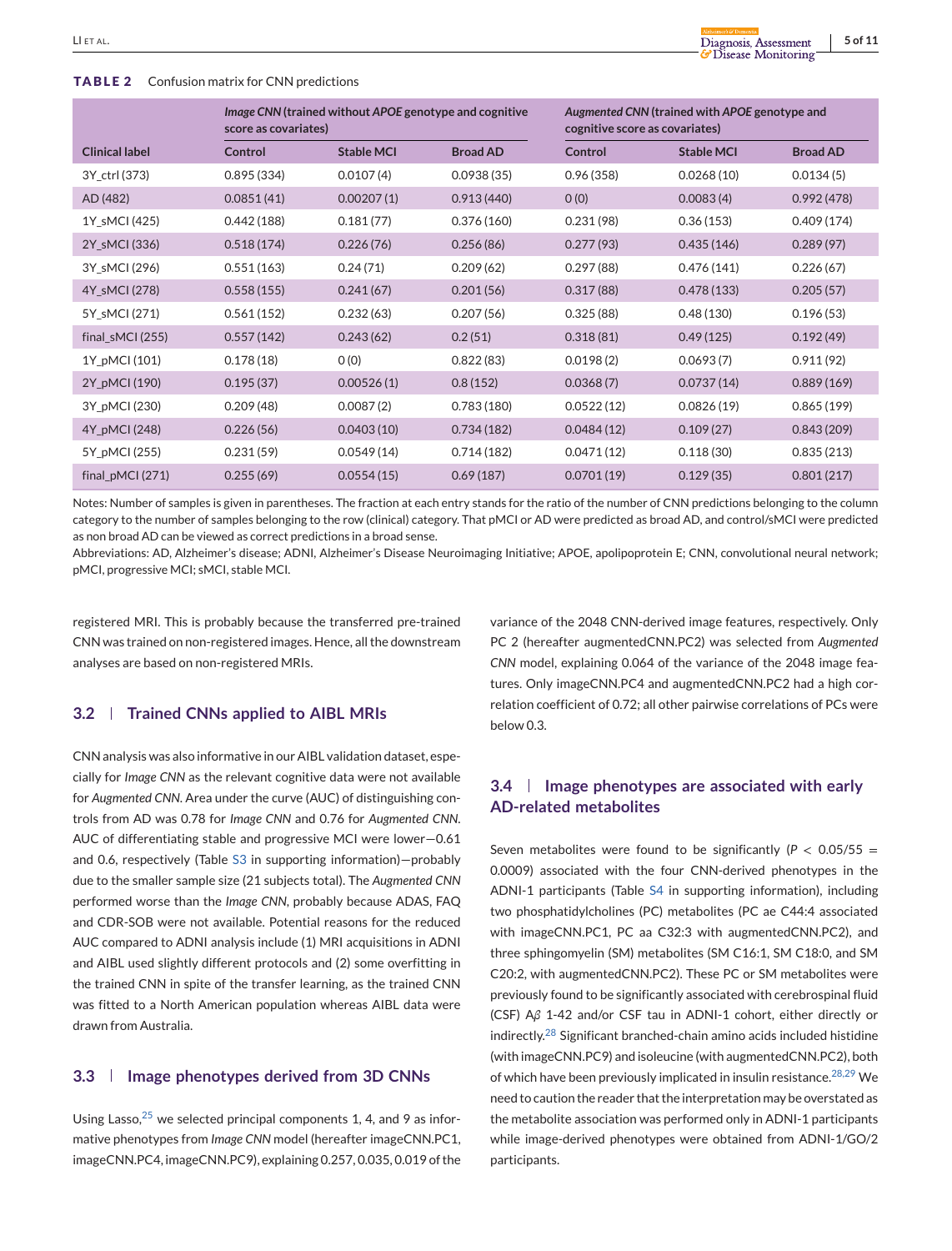<span id="page-5-0"></span>



**FIGURE 2** Average AUC (area under the receiver operating characteristic curve) of predicting stable and progressive mild cognitive impairment (MCI) among 10 sample splits for six follow-up periods, comparing registered and non-registered images. A, *Image CNN* model on test samples (with error bar). B, *Augmented CNN* model on test samples (with error bar). C, Comparison of average AUC between training and test samples. CNN, convolutional neural network; pMCI, progressive mild cognitive impairment; sMCI, stable mild cognitive impairment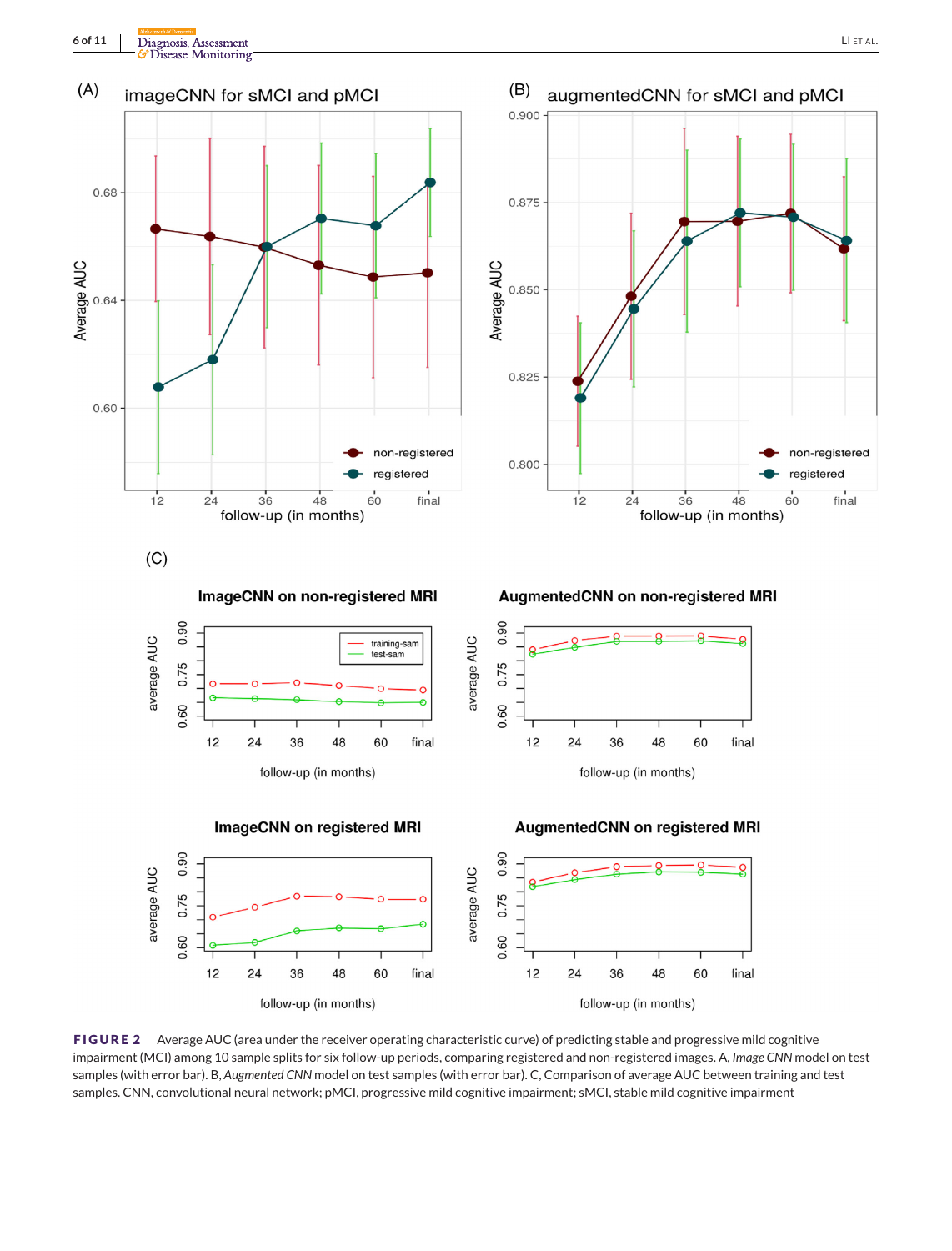## **3.5 GWAS using CNN-derived image phenotypes**

The results for meta GWAS on imputed SNPs (see supporting information) using the four CNN-derived image phenotypes are shown in Table [3](#page-7-0) and Table S5 in supporting information. QQ plots for all phenotypes show no obvious inflation of large *P*-values ( $> 1 \times 10^{-4}$ ), with  $\lambda_{\text{GC}}$  between 0.993 and 1.01, indicating that our association analyses have accounted for population substructure well (Figure S2 in supporting information).

Using imageCNN.PC1 as a phenotype, we obtained genomewide significant *P*-values ( $< 5 \times 10^{-8}$ ) for genetic variants at the *APOE/TOMM40* locus (Figure S2A). However, its QQ plot shows no upward deviation from the diagonal line when single nucleotide polymorphisms (SNPs) at the *APOE/TOMM40* locus are excluded (Figure S2B), suggesting that imageCNN.PC1 is not significantly associated with any genetic variants outside *APOE* given the current sample size. In contrast, using imageCNN.PC4, imageCNN.PC9, and augmentedCNN.PC2 as phenotypes revealed no significant variants at the *APOE/TOMM40* locus ( $P < 1 \times 10^{-5}$ ). Their QQ plots show moderate excess of low *P*-values even when SNPs at the *APOE/TOMM40* locus are excluded (Figure S2C-2E), suggesting that these phenotypes are significantly associated with variants outside *APOE* given the current sample size.

GWAS based on imageCNN.PC4 and imageCNN.PC9 identified 116 and 41 significant  $(P < 1 \times 10^{-5})$  SNPs, respectively (Figure [3A\)](#page-8-0), which were mapped to 17 protein-coding genes (within  $\pm$  15 kb) according to FUMA.<sup>[30](#page-10-0)</sup> Identified *SLC24A4* (rs12588868,  $P = 9.07 \times 10^{-6}$ ) is a known AD gene;<sup>[4](#page-9-0)</sup> two genes, *CACNA1C* (rs11062078,  $P = 3.14 \times 10^{-6}$ ) and *DYSF* (rs34707417,  $P = 6.38 \times 10^{-6}$ ), were significantly enriched in the Accelerating Medicines Partnership-Alzheimer's Disease (AMP-AD) gene co-expression submodules (Figure S3 in supporting information). The Gene Ontology (GO) annotations for the enriched submodules include regulation of action potential and calcium-mediated signaling for *CACNA1C* and regulation of endocytosis for *DYSF* (Table S7 in supporting information). *DYSF* has been reported to be significantly associated ( $P < 1 \times 10^{-4}$ ) with AD in an exome array association study.<sup>31</sup>

AugmentedCNN.PC2 identified 130 SNPs with *P*-values < 1 × 10–5 (Figure [3B\)](#page-8-0), which were mapped to 12 protein-coding genes (within ±15 kb) according to FUMA. Two genes, *CDH13* (rs67805160,  $P = 4.26 \times 10^{-6}$ ) and *ENSA* (rs112175941,  $P = 2.48 \times 10^{-6}$ ) were significantly enriched in AMP-AD gene co-expression submodules (Figure S3), whose GO annotations include calcium-dependent cell–cell adhesion for *CDH13*, negative regulation of dephosphorylation, and regulation of hormone/insulin secretion for *ENSA* (Table S8 in supporting information).

# **3.6 Candidate genes link image phenotypes to AD-related functions**

For *Image CNN*, three candidate genes (*SLC24A4, CACNA1C, DYSF*) are related to the GO term of calcium ion binding, which may in turn play

a role in synaptic plasticity.[32](#page-10-0) *NCAM2* mediates synaptic adhesion, and A*β*-dependent disruption of *NCAM2* functions in the AD hippocampus contributes to synapse loss.[33](#page-10-0) *BRSK1* is the eQTL target gene of significant rs429498 in the AMP-AD RNA-Seq data, and mediates phosphorylation of tau.[34](#page-10-0) Therefore, we believe that*Image CNN*detected image patterns that are related to calcium ion binding, A*β*-mediated synaptic loss, and tau phosphorylation.

For*Augmented CNN*,*CDH13* negatively regulates axon growth[35](#page-10-0) and *LMF1* is required for maturation and transport of active lipoprotein lipase (LPL).[36](#page-10-0) Previous studies have established that LPL is a novel A*β*binding protein promoting cellular uptake and subsequent degradation of Aβ.<sup>[37](#page-10-0)</sup> ENSA is an inhibitor of protein phosphatase 2A (PP2A)<sup>[38](#page-10-0)</sup> that regulates tau phosphorylation directly. *ADCY3* loss-of-function variants increase the risk of obesity and type 2 diabetes.[39](#page-10-0) *ZC3H12A* (a.k.a. *MCPIP1*), detected by both CNN models, is an *APP*-regulated inflam-mation respondent in NT2 cells.<sup>[40](#page-10-0)</sup> All together, we believe that augmentedCNN.PC2 represented both early (A*β* and tau related) and late (insulin resistance/diabetes and inflammation response) AD characteristics.

## **4 DISCUSSION**

*Augmented CNN* model achieves higher prediction accuracy than *Image CNN* model in the ADNI cohort. The high accuracy achieved by both models, as well as the four cognitive scores and *APOE* genotype, for distinguishing stable and progressive MCI (Table S2 in supporting information) implies that image, cognitive performance, and genetics have complementary roles in disease status prediction.

ImageCNN.PC1 is the only CNN-derived phenotype to identify genome-wide significant SNPs at the *APOE* locus because principal components are uncorrelated with one another by definition and *Augmented CNN*-derived image features were *APOE*-adjusted. This phenotype also had the highest power ( $AUC = 0.784$ ) to predict the clinical conversion of MCI to AD among all the phenotypes we considered (Table S2), and the highest Pearson correlation with cognitive scores (0.55 with ADAS and 0.52 with CDR-SOB). However, its QQ plot shows no excess of low *P*-values outside of the *APOE* locus. We therefore believe that imageCNN.PC1 represents image features that are mainly redundant with *APOE* genotype and cognitive performance.

The other three CNN-derived phenotypes show low correlations with cognitive scores (<0.1) and have relatively low power to predict the clinical conversion of MCI to AD (Table S2). This is probably due to the conversion assessment being largely based on cognitive performance in the first place. However, these phenotypes are associated with early-stage markers of disease. For example, augmentedCNN.PC2 is significantly associated with the largest number of lipid metabolites (three sphingomyelin and one phosphatidylcholines; Table S4), which have been previously found significantly associated with CSF A*β* 1-42 and/or CSF tau.<sup>[28](#page-10-0)</sup> Furthermore, imageCNN.PC9 is significantly associated with a metabolite of histidine, which has been implicated in insulin resistance and p-tau. $^{29,41}$  $^{29,41}$  $^{29,41}$  Their most significant SNPs map to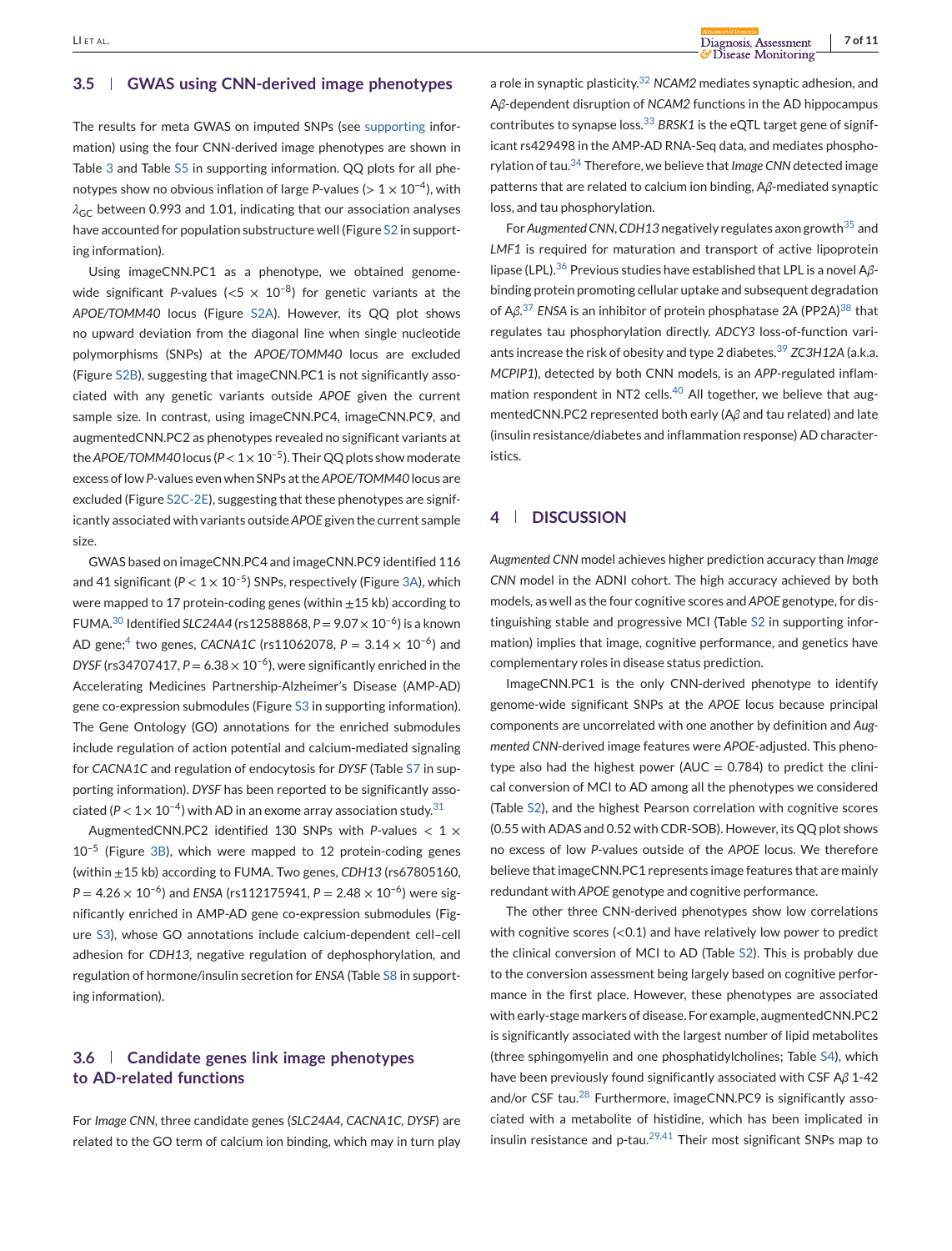| l<br>$\ddot{ }$<br>j |  |
|----------------------|--|
| ı<br>l<br>I<br>I     |  |

<span id="page-7-0"></span>

| Lead SNP            | phenotype<br><b>Image</b> | ι                        | Position<br>(hg19) | A1       | A2      | (A2)<br>AF <sup>1</sup> | GMMAT<br>score<br>(A1) | standard<br>GMMAT<br>error | P-value               | SNP <sub>type</sub> | eQTL genes in<br>AMP-AD       | Nearby genes<br>$(\pm 15$ KB)                      | AMP-AD<br>logFC <sup>2</sup> | Other associated<br>phenotypes [43] |
|---------------------|---------------------------|--------------------------|--------------------|----------|---------|-------------------------|------------------------|----------------------------|-----------------------|---------------------|-------------------------------|----------------------------------------------------|------------------------------|-------------------------------------|
| Image CNN model     |                           |                          |                    |          |         |                         |                        |                            |                       |                     |                               |                                                    |                              |                                     |
| rs11558606          | PC9                       | $\overline{ }$           | 230814668          | ⋖        | U       | 0.072                   | 5.243                  | 1.153                      | $5.41 \times 10^{-6}$ | missense            |                               | $COG2*$                                            | 0.096                        | edu                                 |
| rs6672949#          | PC4                       | $\overline{ }$           | 37985911           | $\cup$   | ⊢       | 0.361                   | $-12.860$              | 2.673                      | $1.51\times10^{-6}$   | intergenic          |                               | ZC3H12A, MEAF6 <sup>*</sup> ,<br>SNIP <sub>1</sub> | $-0.222$                     | $\frac{4}{2}$                       |
| rs34707417          | PC9                       | $\mathbf{\Omega}$        | 71708810           | $\vdash$ | U       | 0.236                   | 8.605                  | 1.906                      | $6.38 \times 10^{-6}$ | intronic            |                               | <b>DYSF</b>                                        | $\frac{4}{2}$                | $\frac{4}{2}$                       |
| rs12361440          | PC9                       | $\Xi$                    | 74396631           | O        | ⋖       | 0.151                   | $-12.19$               | 2.543                      | $1.63\times10^{-6}$   | intergenic          |                               | POLD3, CHRDL2                                      | $\frac{1}{2}$                | $\frac{4}{2}$                       |
| rs11062078          | PC4                       | 12                       | 2135487            | $\cup$   | ⊢       | 0.26                    | $-11.17$               | 2.397                      | $3.14 \times 10^{-6}$ | intergenic          |                               | DCP1B3<br>CACNA1C,                                 | $-0.089$                     | edu, high                           |
| rs35047             | PC9                       | 12                       | 31163186           | U        | ⊢       | 0.136                   | 11.516                 | 2.531                      | $5.36 \times 10^{-6}$ | intergenic          | <b>DDX11</b>                  | TSPAN11*                                           | 0.466                        | $\frac{4}{2}$                       |
| rs12588868          | PC9                       | 14                       | 92909309           | $\vdash$ | $\cup$  | 0.499                   | 16.114                 | 3.631                      | $9.07 \times 10^{-6}$ | intronic            |                               | <b>SLC24A4</b>                                     | $\frac{4}{2}$                | edu                                 |
| rs429498            | PC4                       | $\frac{6}{1}$            | 56455746           | U        | ⋖       | 0.441                   | $-12.830$              | 2.664                      | $1.46\times10^{-6}$   | intergenic          | BRSK1                         | NLRP13, NLRP8                                      | $\frac{1}{2}$                | $\frac{1}{2}$                       |
| rs8115712           | PC4                       | 20                       | 4746960            | U        | $\prec$ | 0.328                   | 11.438                 | 2.535                      | $6.43 \times 10^{-6}$ | intergenic          |                               | RASSF <sub>2</sub>                                 | $\frac{4}{2}$                | $\frac{4}{2}$                       |
| rs8116731           | PC9                       | 20                       | 16718784           | ⋖        | ပ       | 0.114                   | $-11.820$              | 2.271                      | $1.96 \times 10^{-7}$ | intronic            |                               | SNRPB2 <sup>*</sup> , OTOR                         | $-0.132$                     | $\frac{4}{2}$                       |
| rs117100735         | PC4                       | 20                       | 18041336           | ပ        | ⊢       | 0.063                   | 4.461                  | 1.005                      | $8.97 \times 10^{-6}$ | intergenic          |                               | OVOL <sub>2</sub>                                  | $\frac{4}{2}$                | $\frac{4}{2}$                       |
| rs35278766          | PC4                       | 21                       | 22815262           | $\cup$   | ⊢       | 0.07                    | 6.290                  | 1.374                      | $4.68 \times 10^{-6}$ | intronic            |                               | NCAM2*                                             | 0.299                        | edu, high, cog                      |
| Augmented CNN model |                           |                          |                    |          |         |                         |                        |                            |                       |                     |                               |                                                    |                              |                                     |
| rs112175941         | PC <sub>2</sub>           | $\overline{\phantom{0}}$ | 150558293          | ⊢        | ⋖       | 0.159                   | 6.594                  | 1.400                      | $2.48\times10^{-6}$   | intergenic          | RPRD2, CTSS                   | ENSA, MCL13                                        | 0.407                        | edu, math, high                     |
| rs6698178#          | PC <sub>2</sub>           | $\overline{\phantom{0}}$ | 37964765           | ⋖        | ⊢       | 0.351                   | 8.954                  | 1.901                      | $2.47 \times 10^{-6}$ | intronic            | DNALI, MEAF6<br>EPHA10, GNL2, | ZC3H12A, MEAF6*                                    | $-0.222$                     | $\frac{4}{2}$                       |
| rs144916872         | PC <sub>2</sub>           | $\sim$                   | 25125902           | U        | ⊢       | 0.1                     | 5.773                  | 1.171                      | $8.28 \times 10^{-7}$ | intronic            | ADCY3                         | ADCY3*                                             | 0.306                        | $\frac{4}{2}$                       |
| rs8654              | PC <sub>2</sub>           | 5                        | 96498783           | $\prec$  | ပ       | 0.407                   | $-8.740$               | 1.935                      | $6.30 \times 10^{-6}$ | synonymous          | RIOK <sub>2</sub>             | RIOK <sub>2</sub>                                  | $\frac{4}{2}$                | $\frac{4}{2}$                       |
| rs7821522           | PC <sub>2</sub>           | $\infty$                 | 51650500           | ⋖        | $\cup$  | 0.206                   | 7.136                  | 1.517                      | $2.56 \times 10^{-6}$ | intronic            |                               | $SNTG1*$                                           | $-0.352$                     | $\frac{1}{2}$                       |
| rs1426205           | PC <sub>2</sub>           | 15                       | 49117232           | $\cup$   | $\prec$ | 0.137                   | 6.305                  | 1.333                      | $2.24 \times 10^{-6}$ | UTR                 |                               | CEP152, SHC43                                      | $-0.327$                     | $\frac{4}{2}$                       |
| rs67805160          | PC <sub>2</sub>           | $\frac{6}{1}$            | 83734755           | U        | ⊢       | 167<br>5                | 6.730                  | 1.464                      | $4.26 \times 10^{-6}$ | intronic            |                               | $CDH13*$                                           | $-0.533$                     | edu, math, high, cog                |
| rs4984939           | PC <sub>2</sub>           | 16                       | 893181             | ပ        | ⋖       | 0.445                   | $-5.378$               | 1.213                      | $9.33 \times 10^{-6}$ | intergenic          |                               | $LMF1*$                                            | $-0.347$                     | edu, math, high, cog                |
| Allele frequency.   |                           |                          |                    |          |         |                         |                        |                            |                       |                     |                               |                                                    |                              |                                     |

<sup>2</sup> Log fold change of transcript abundance for AD cases versus controls in AMP-AD RNA-Seq data. 2Log fold change of transcript abundance for AD cases versus controls in AMP-AD RNA-Seq data.

<sup>3</sup>cog, cognitive test performance; edu, educational attainment; high, highest math achievement; math, self-reported math ability; PC, principal component.<br>#These two SNPs are in high LD and have P-values < 1 x 10<sup>-5</sup> in G 3cog, cognitive test performance; edu, educational attainment; high, highest math achievement; math, self-reported math ability; PC, principal component.

#These two SNPs are in high LD and have *P*-values < 1 × 10–5 in GWAS from the two CNN models.

\*Gene with differential expression in AMP-AD RNA-Seq data.

\*Gene with differential expression in AMP-AD RNA-Seq data.<br>Abbreviations: AMP-AD, Accelerating Medicines Partnership-Alzheimer's Disease; CNN, convolutional neural network; SNP, single nucleotide polymorphism. Abbreviations: AMP-AD, Accelerating Medicines Partnership-Alzheimer's Disease; CNN, convolutional neural network; SNP, single nucleotide polymorphism.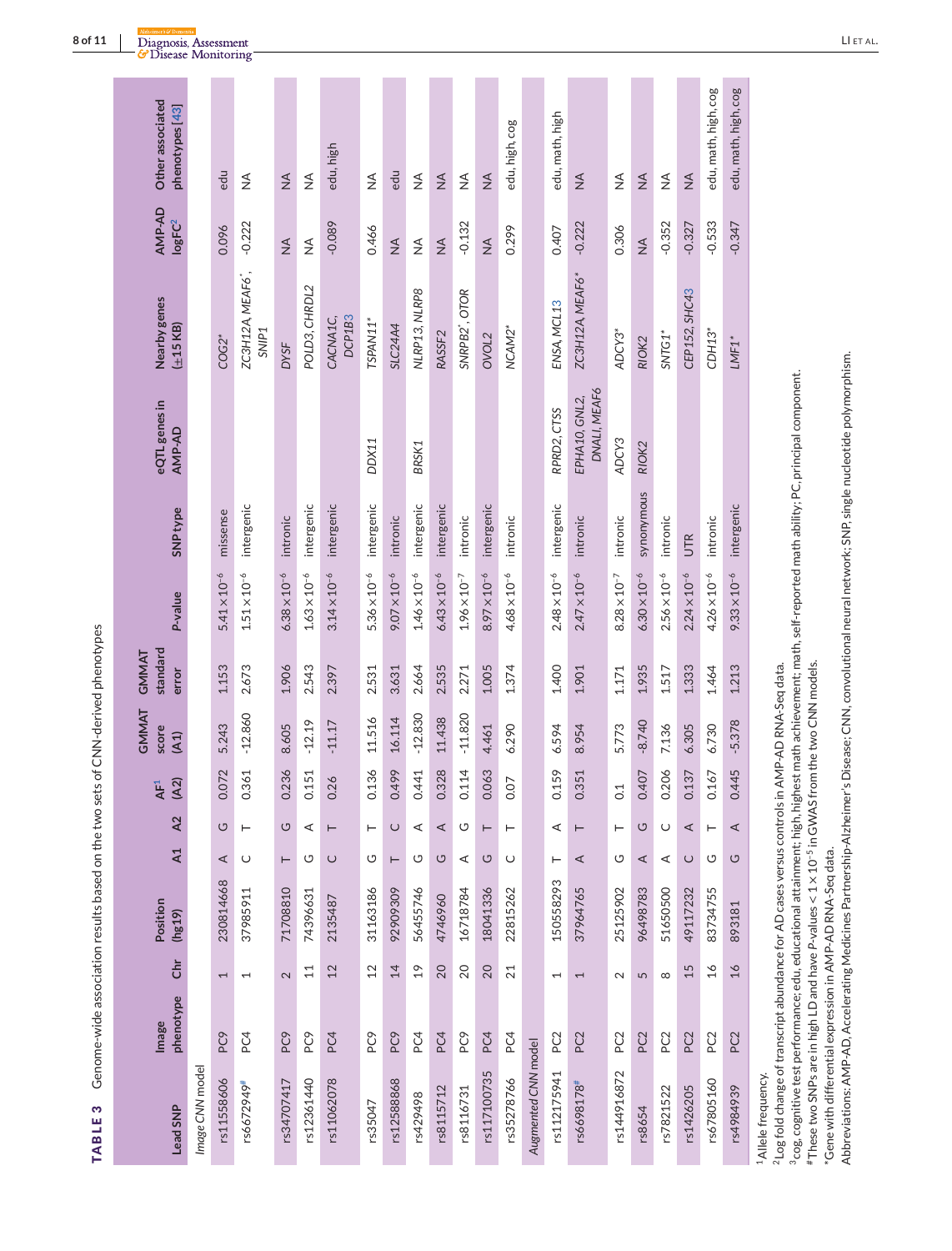<span id="page-8-0"></span>

**FIGURE 3** Manhattan plots for (A) principal components (PCs) 1, 4, and 9 of the *Image CNN*-derived image features, and (B) PC 2 of the *Augmented CNN*-derived image features. Gene names in red text are for imageCNN.PC1, those in blue text are for imageCNN.PC4, imageCNN.PC9, and augmentedCNN.PC2

protein-coding genes that are enriched for diverse AD stages, ranging from early A*β*, tau phosphorylation, and calcium ion bindingrelated synaptic loss to late energy hypo-utilization and inflammation response. Moreover, our CNN-derived phenotypes compare favorably to other AD-related phenotypes (cognitive scores, image summary measures, and clinical labels) in terms of metabolite association and GWAS findings (Table S4 and S6 in supporting information). Although the CNN-derived image phenotypes could be explained to some degree by a linear combination of image summary measures from ROIs—with the highest explaining R2 of 0.358 for imageCNN.PC1 (Figure S4A in supporting information), followed by the explaining R2 of 0.133 for augmentedCNN.PC2 (Figure S4B) the majority of the image phenotypes were unexplained by the ROIs, showing that the CNN-derived image phenotypes provide novel MRI biomarkers.

These findings suggest that our CNN-derived image phenotypes reflect AD progression better than other common phenotypes and refine the genetic associations to key subprocesses for LOAD. Three reasons may explain this. First, the transfer learning technique greatly augments the ADNI image data, $17$  making the learned CNN models more robust to overfitting. Second, unlike our image phenotypes, case/control LOAD GWAS often exclude MCI due to their uncertain disease status and could misdiagnose healthy controls that develop AD later, yielding a less precise and less specific phenotype. Third, the cate-

gorical clinical labels are more prone to errors due to the use of thresh-olds than the continuous CNN-derived image phenotypes.<sup>[42](#page-10-0)</sup>

Although we have applied FreeSurfer to the downloaded preprocessed MRI images to correct motion and normalize image intensities, we acknowledge that some confounding effects may not have been accounted for, due to the different MRI acquisition parameters adopted at different sites. This could also explain the lower prediction power in the independent AIBL MRIs.

One direction for future studies is to explore CNN training strategies that can better tolerate inaccurate target labels; another one is to identify the regions in the original MRI images that drive the CNN classification.

## **ACKNOWLEDGMENTS**

We would like to thank Jim Peterson for his C++ script of cropping MRIs, and Nikhil Milind for his help in the AMP-AD gene expression submodule analysis. We are grateful to Kwangsik Nho for his advice on MRI pre-processing, and to Andrew J. Saykin for his insightful analysis suggestions. This study was supported by the National Institutes of Health grant U54 AG 054354.

Data used in this project were funded by the Alzheimer's Disease Neuroimaging Initiative (ADNI; National Institutes of Health Grant U01 AG024904) and DOD ADNI (Department of Defense award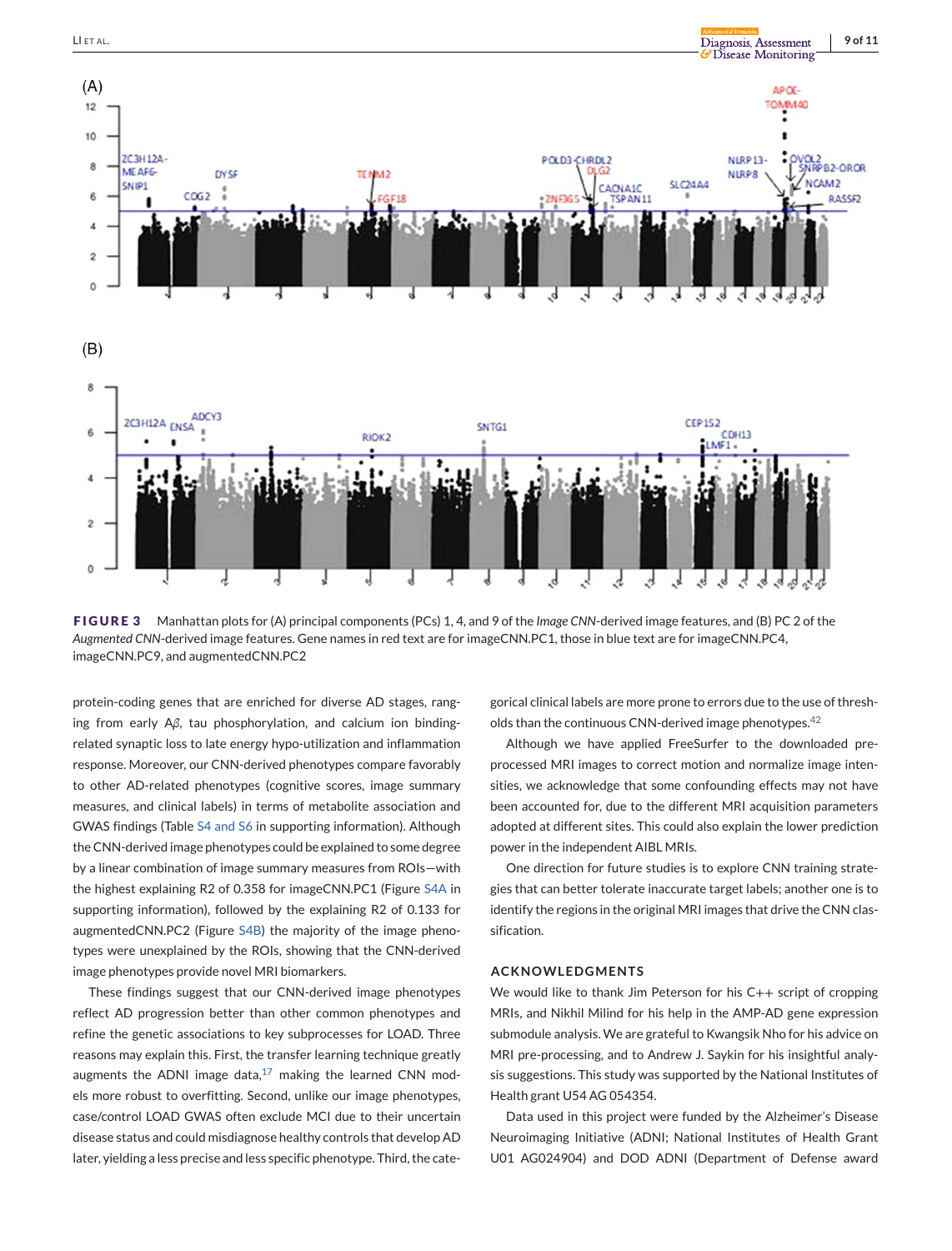<span id="page-9-0"></span>**10 of 11** Diagnosis, Assessment LI ET AL.

number W81XWH-12-2-0012). ADNI is funded by the National Institute on Aging, the National Institute of Biomedical Imaging and Bioengineering, and through generous contributions from the following: AbbVie; Alzheimer's Association; Alzheimer's Drug Discovery Foundation; Araclon Biotech; BioClinica, Inc.; Biogen; Bristol-Myers Squibb Company; CereSpir, Inc.; Cogstate; Eisai Inc.; Elan Pharmaceuticals, Inc.; Eli Lilly and Company; EuroImmun; F. Hoffmann-La Roche Ltd and its affiliated company Genentech, Inc.; Fujirebio; GE Healthcare; IXICO Ltd.; Janssen Alzheimer Immunotherapy Research & Development, LLC; Johnson & Johnson Pharmaceutical Research & Development LLC; Lumosity; Lundbeck; Merck & Co., Inc.; Meso Scale Diagnostics, LLC; NeuroRx Research; Neurotrack Technologies; Novartis Pharmaceuticals Corporation; Pfizer Inc.; Piramal Imaging; Servier; Takeda Pharmaceutical Company; and Transition Therapeutics. The Canadian Institutes of Health Research is providing funds to support ADNI clinical sites in Canada. Private sector contributions are facilitated by the Foundation for the National Institutes of Health [\(www.fnih.org\)](http://www.fnih.org). The grantee organization is the Northern California Institute for Research and Education, and the study is coordinated by the Alzheimer's Therapeutic Research Institute at the University of Southern California. ADNI data are disseminated by the Laboratory for Neuro Imaging at the University of Southern California.

The results published here are in part based on data obtained from the AMP-AD Knowledge Portal [\(https://doi.org/10.7303/](https://doi.org/10.7303/syn2580853) [syn2580853\)](https://doi.org/10.7303/syn2580853). ROSMAP Study data were provided by the Rush Alzheimer's Disease Center, Rush University Medical Center, Chicago. Data collection was supported through funding by NIA grants P30AG10161, R01AG15819, 363 R01AG17917, R01AG30146, R01AG36836, U01AG32984, U01AG46152; the Illinois Department of Public Health; and the Translational Genomics Research Institute. Mayo RNA-Seq Study data were provided by the following sources: The Mayo Clinic Alzheimer's Disease Genetic Studies, led by Dr. Nilufer Ertekin-Taner and Dr. Steven G. Younkin, Mayo Clinic, Jacksonville, FL using samples from the Mayo Clinic Study of Aging, the Mayo Clinic Alzheimer's Disease Research Center, and the Mayo Clinic Brain Bank. Data collection was supported through funding by NIA grants P50 AG016574, R01 AG032990, U01 AG046139, R01 AG018023, U01 AG006576, U01 AG006786, R01 AG025711, R01 AG017216, R01 AG003949, NINDS grant R01 NS080820, CurePSP Foundation, and support from Mayo Foundation. Study data include samples collected through the Sun Health Research Institute Brain and Body Donation Program of Sun City, Arizona. The Brain and Body Donation Program is supported by the National Institute of Neurological Disorders and Stroke (U24 NS072026 National Brain and Tissue Resource for Parkinson's Disease and Related Disorders), the National Institute on Aging (P30 AG19610 Arizona Alzheimer's Disease Core Center), the Arizona Department of Health Services (contract 211002, Arizona Alzheimer's Research Center), the Arizona Biomedical Research Commission (contracts 4001, 0011, 05-901 and 1001 to the Arizona Parkinson's Disease Consortium), and the Michael J. Fox Foundation for Parkinson's Research.

MSBB data were generated from *post mortem* brain tissue collected through the Mount Sinai VA Medical Center Brain Bank and were

provided by Dr. Eric Schadt from Mount Sinai School of Medicine. Furthermore, Emory study data were supported through funding by NIA grants P50 AG025688, U01 AG046161, and U01 AG061357. Data used to validate trained CNNs are from the Australian Imaging, Biomarker & Lifestyle Flagship Study of Ageing (AIBL). AIBL is a study to discover which biomarkers, cognitive characteristics, and health and lifestyle factors determine subsequent development of symptomatic Alzheimer's disease [\(https://aibl.csiro.au/\)](https://aibl.csiro.au/) and supplies a subset of data to ADNI researchers under a collaboration agreement.

## **AUTHOR CONTRIBUTIONS**

YL and GWC designed the project. YL and CJ modified the 3D-CNN structure, YL performed the CNN training, image-derived phenotype construction, and downstream analysis. CP annotated the associated variants and genes, AH carried out the AMP-AD gene expression submodule enrichment analysis, AU and HSY performed RNA-Seq data analysis, KK and VP advised on data analysis. YL and GWC drafted the manuscript. YL, AH, and GWC revised the manuscript. GWC obtained the funding and was responsible for the study supervision. All authors read and approved the final manuscript.

#### **DATA SHARING**

Summary statistics from the GWAS based on the CNN-derived image phenotypes will be made available for download upon publication from [https://www.synapse.org/#!Synapse:syn21069604.](https://www.synapse.org/#!Synapse:syn21069604) The Python codes for CNN fine-tuning and prediction are also available there. However, the ADNI MRI images, which are controlled data, are not allowed to accompany the Python codes.

URLs

ADNI: <http://www.adni-info.org>

ADNI database: <http://adni.loni.usc.edu/>

AIBL: <https://aibl.csiro.au/adni/index.html>

AIBL hosted at ADNI: [http://adni.loni.usc.edu/study-design/](http://adni.loni.usc.edu/study-design/collaborative-%20studies/aibl/) [collaborative-%20studies/aibl/](http://adni.loni.usc.edu/study-design/collaborative-%20studies/aibl/)

AMP-AD: <https://adknowledgeportal.synapse.org> FUMA: <http://fuma.ctglab.nl/>

#### **CONFLICTS OF INTEREST**

The authors have no conflicts of interest to disclose.

#### **REFERENCES**

- 1. Jack CR, Bennett DA, Blennow K, et al. NIA-AA Research Framework: toward a biological definition of Alzheimer's disease. *Alzheimers Dement*. 2018;14:535-562.
- 2. Jansen IE, Savage JE, Watanabe K, et al. Genome-wide meta-analysis identifies new loci and functional pathways influencing Alzheimer's disease risk. *Nat Genet*. 2019;51:404-413.
- 3. Kunkle BW, Grenier-Boley B, Sims R, et al. Genetic meta-analysis of diagnosed Alzheimer's disease identifies new risk loci and implicates Abeta, tau, immunity and lipid processing. *Nat Genet*. 2019;51:414- 430.
- 4. Lambert JC, Ibrahim-Verbaas CA, Harold D, et al. Meta-analysis of 74,046 individuals identifies 11 new susceptibility loci for Alzheimer's disease. *Nat Genet*. 2013;45:1452-1458.
- 5. Racine AM, Brickhouse M, Wolk DA, Dickerson BC. The personalized Alzheimer's disease cortical thickness index predicts likely pathology